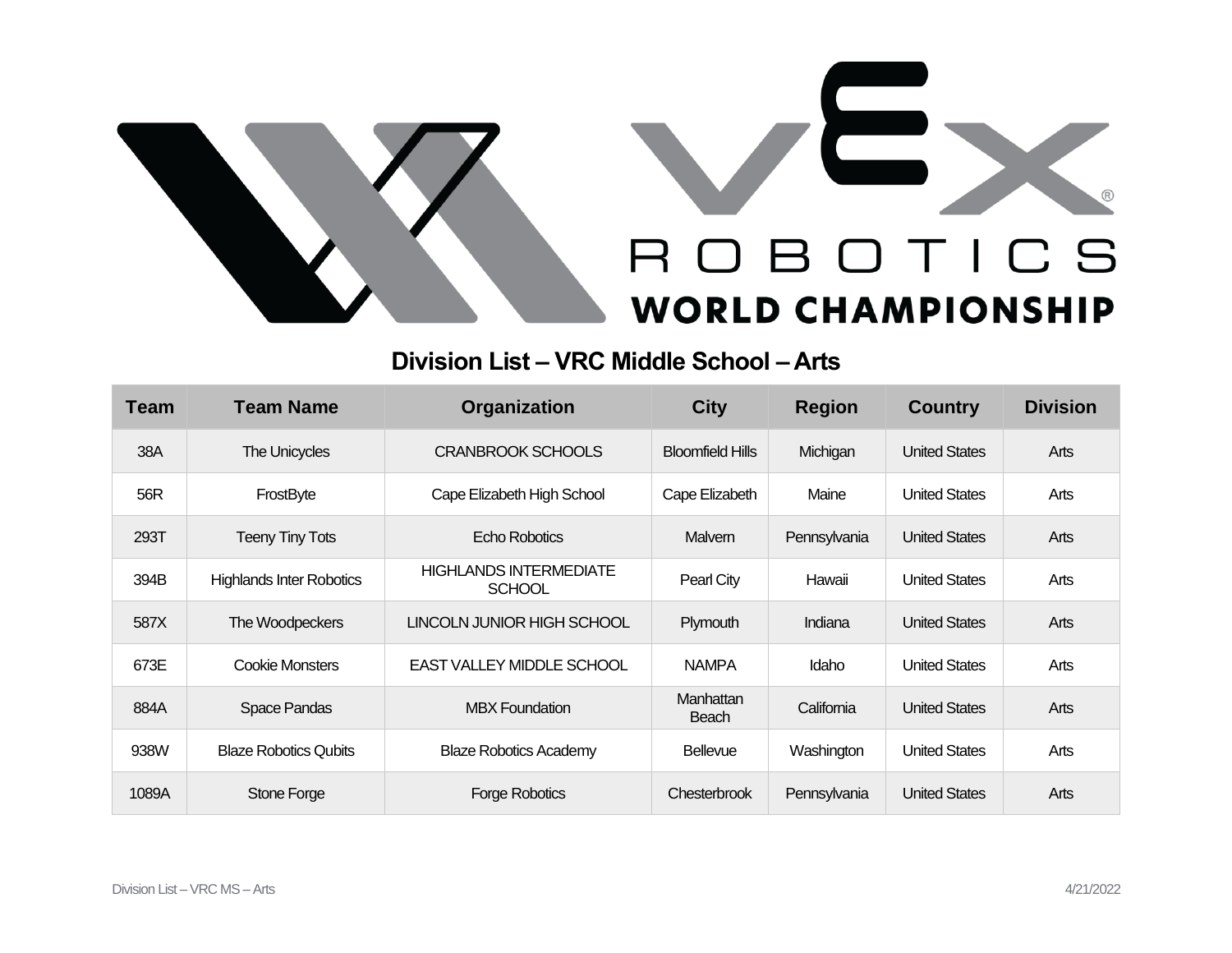| <b>Team</b> | <b>Team Name</b>           | Organization                                          | <b>City</b>                 | <b>Region</b> | <b>Country</b>       | <b>Division</b> |
|-------------|----------------------------|-------------------------------------------------------|-----------------------------|---------------|----------------------|-----------------|
| 1304X       | <b>Flying Solo</b>         |                                                       | Derby                       | Kansas        | <b>United States</b> | Arts            |
| 1481A       | <b>Cyber Hounds</b>        | <b>GAINESVILLE MIDDLE</b>                             | Gainesville                 | Virginia      | <b>United States</b> | Arts            |
| 1492Z       | W.A.S.A.B.I.               | <b>Big Brains Education</b>                           | Bellevue                    | Washington    | <b>United States</b> | Arts            |
| 2011W       | <b>Weed Wackers</b>        | BRECKSVILLE-BROADVIEW<br><b>HEIGHTS MIDDLE SCHOOL</b> | <b>Broadview</b><br>Heights | Ohio          | <b>United States</b> | Arts            |
| 2263X       | Hogar Colegio La Milagrosa | Hogar Colegio La Milagrosa                            | Arecibo                     |               | Puerto Rico          | Arts            |
| 2775V       | Jackson Area Robotics      | <b>Jackson Area Robotics</b>                          | Jackson                     | Tennessee     | <b>United States</b> | Arts            |
| 3323A       | <b>Miss Einstein</b>       | Idea Lab                                              | N Hollywood                 | California    | <b>United States</b> | Arts            |
| 3333W       | Power of the Square        | Notre Dame Preparatory School &<br>Marist Academy     | Pontiac                     | Michigan      | <b>United States</b> | Arts            |
| 4073B       | <b>VEX JETS</b>            | <b>JOE WALKER MIDDLE</b>                              | Lancaster                   | California    | <b>United States</b> | Arts            |
| 4591V       | <b>Vikings</b>             | <b>VANCOUVER ITECH</b><br><b>PREPARATORY</b>          | Vancouver                   | Washington    | <b>United States</b> | Arts            |
| 4886Y       | Yogurt                     | <b>Thetford Academy</b>                               | <b>Thetford Center</b>      | Vermont       | <b>United States</b> | Arts            |
| 5965A       | Eaglebots                  | <b>CLEAR LAKE INT</b>                                 | League City                 | <b>Texas</b>  | <b>United States</b> | Arts            |
| 6047Z       | <b>The Nerdz</b>           | <b>WESTVIEW MIDDLE SCHOOL</b>                         | Longmont                    | Colorado      | <b>United States</b> | Arts            |
| 6293E       | CROCS - Team 5             | PINECREST ACADEMY CHARTER<br>MIDDLE SCHOOL            | Miami                       | Florida       | <b>United States</b> | Arts            |
| 6800Y       | <b>Steel Lions</b>         | Manassas Christian School                             | Manassas                    | Virginia      | <b>United States</b> | Arts            |
| 7225G       | <b>Southland Gearbots</b>  | <b>Southland Middle School</b>                        | Adams                       | Minnesota     | <b>United States</b> | Arts            |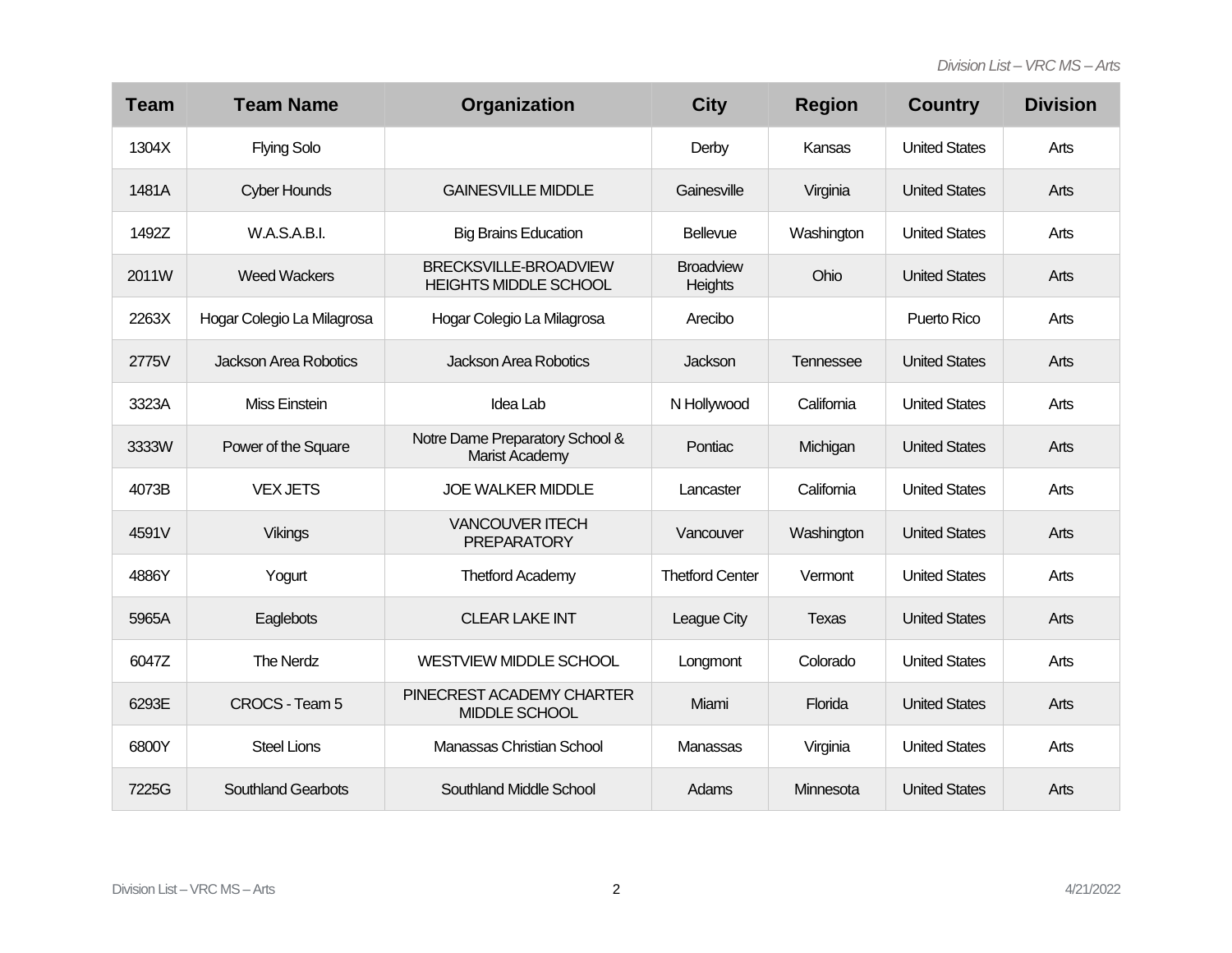| <b>Team</b> | <b>Team Name</b>              | Organization                        | <b>City</b>                            | <b>Region</b>              | <b>Country</b>       | <b>Division</b> |
|-------------|-------------------------------|-------------------------------------|----------------------------------------|----------------------------|----------------------|-----------------|
| 7421E       | Dark Horizon                  | <b>WESTBROOK INT</b>                | League City                            | <b>Texas</b>               | <b>United States</b> | Arts            |
| 7700B       | <b>Rolling Robots</b>         | <b>Rolling Robots</b>               | <b>Rolling Hills</b><br><b>Estates</b> | California                 | <b>United States</b> | Arts            |
| 7830C       | <b>ACP Noble Knights</b>      | Arizona College Prep Middle School  | Chandler                               | Arizona                    | <b>United States</b> | Arts            |
| 8512E       | <b>Shifting Gears</b>         | <b>MURCHISON MIDDLE</b>             | Austin                                 | <b>Texas</b>               | <b>United States</b> | Arts            |
| 8757B       | STEAM-Ed Robotics B           | STEAM-Ed Robotics Tauranga          | Tauranga                               |                            | New Zealand          | Arts            |
| 8838E       | Robohawks - Eclipse           | <b>ORCHARD HILLS</b>                | Irvine                                 | California                 | <b>United States</b> | Arts            |
| 9039J       | <b>BBRC: Watermelon</b>       | <b>BrandywineBOTS Robotics Club</b> | Wilmington                             | Delaware                   | <b>United States</b> | Arts            |
| 9290D       | <b>Hereford Zone Robotics</b> | <b>HEREFORD MIDDLE</b>              | Monkton                                | Maryland                   | <b>United States</b> | Arts            |
| 9393G       | <b>RockGbots</b>              | Rockway Middle School               | <b>MIAMI</b>                           | Florida                    | <b>United States</b> | Arts            |
| 9806A       | Crusaderbots                  | <b>BONITA VISTA MIDDLE</b>          | Chula Vista                            | California                 | <b>United States</b> | Arts            |
| 10012Y      | <b>Ten Ton Robotics</b>       | Ten Ton Robotics                    | West<br>Vancouver                      | <b>British</b><br>Columbia | Canada               | Arts            |
| 10820A      | <b>Ring Leaders</b>           | <b>WILLOW SPRINGS MIDDLE</b>        | <b>LUCAS</b>                           | Texas                      | <b>United States</b> | Arts            |
| 11017Y      | Innova't Purple Lions         | Innova't EducaciA <sup>3</sup>      | Girona                                 | Girona                     | Spain                | Arts            |
| 13113E      | <b>Wolves</b>                 | WOLFE CITY MIDDLE SCHOOL            | <b>Wolfe City</b>                      | <b>Texas</b>               | <b>United States</b> | Arts            |
| 15486H      | Vexation                      | <b>VISTA SCHOOL</b>                 | <b>IVINS</b>                           | Utah                       | <b>United States</b> | Arts            |
| 16859D      | <b>ROCKY</b>                  | <b>LAKEWAY CHRISTIAN ACADEMY</b>    | <b>White Pine</b>                      | Tennessee                  | <b>United States</b> | Arts            |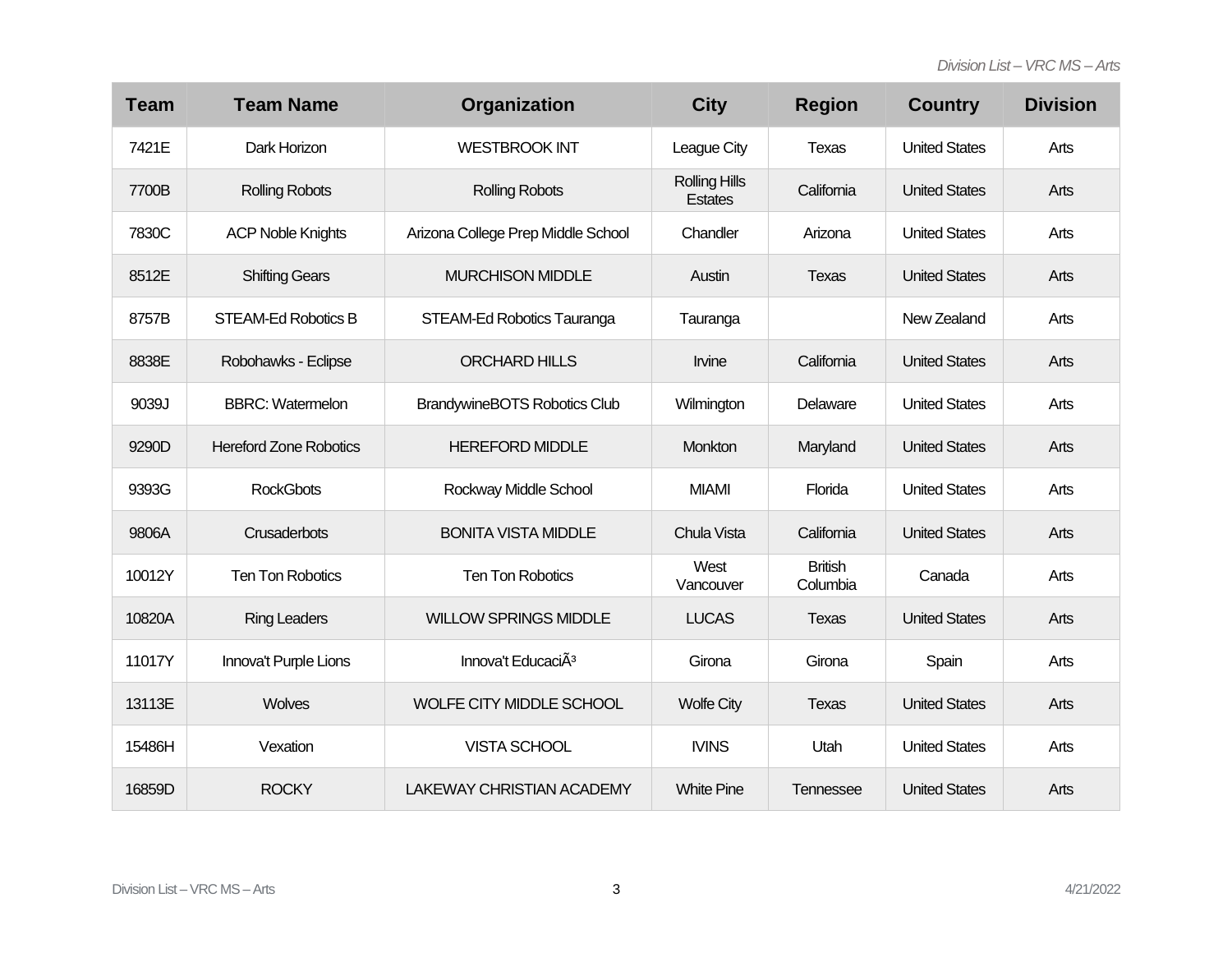| <b>Team</b> | <b>Team Name</b>               | Organization                                                | <b>City</b>        | <b>Region</b>         | <b>Country</b>        | <b>Division</b> |
|-------------|--------------------------------|-------------------------------------------------------------|--------------------|-----------------------|-----------------------|-----------------|
| 18029B      | <b>Waffle Bots</b>             | <b>Steel Bronco Robotics</b>                                | Barrington         | <b>Illinois</b>       | <b>United States</b>  | Arts            |
| 19291W      | <b>Buy-N-Large Corporation</b> | Ankeney Middle School/Greene County<br><b>Career Center</b> | <b>Beavercreek</b> | Ohio                  | <b>United States</b>  | Arts            |
| 20731A      | Lacuna                         | Pymble Ladies College, Sydney,<br>Australia                 | Pymble             |                       | Australia             | Arts            |
| 20785B      | Vortex Invicta                 | Queen Elizabeth's School                                    | London             |                       | <b>United Kingdom</b> | Arts            |
| 23438A      | FFMS Bronco Bots A             | FIVE FORKS MIDDLE SCHOOL                                    | Lawrenceville      | Georgia               | <b>United States</b>  | Arts            |
| 25312E      | Ichiban Robotto                | SISSONVILLE MIDDLE SCHOOL                                   | Charleston         | West Virginia         | <b>United States</b>  | Arts            |
| 27301A      | Ahi Slayers                    | Waianae Intermediate School                                 | Waianae            | Hawaii                | <b>United States</b>  | Arts            |
| 32487A      | <b>Gryphon Robotics</b>        | C C GRIFFIN MIDDLE                                          | Concord            | <b>North Carolina</b> | <b>United States</b>  | Arts            |
| 33697A      | The Robot Alliance             | <b>Community Team</b>                                       | <b>Brownsdale</b>  | Minnesota             | <b>United States</b>  | Arts            |
| 38678B      | <b>SPX Panthers B</b>          | <b>St Pius X Middle School</b>                              | <b>EDGEWOOD</b>    | Kentucky              | <b>United States</b>  | Arts            |
| 41442A      | Singularity                    | <b>Canyon Creek Robotics</b>                                | Erie               | Colorado              | <b>United States</b>  | Arts            |
| 43305B      | <b>Failed Expectations</b>     | Unbound                                                     | <b>MIAMI</b>       | Florida               | <b>United States</b>  | Arts            |
| 45784E      | <b>Tesla's Tinkerers</b>       | PARKSIDE MIDDLE                                             | Manassas           | Virginia              | <b>United States</b>  | Arts            |
| 52718B      | <b>CMSbots B</b>               | CHESTERTON MIDDLE SCHOOL                                    | Chesterton         | Indiana               | <b>United States</b>  | Arts            |
| 55286A      | Alpha                          | <b>Family Support</b>                                       | Marlborough        | Massachusetts         | <b>United States</b>  | Arts            |
| 61187C      | <b>AR: Retro Ranchers</b>      | <b>Allendale Robotics</b>                                   | Allendale          | Michigan              | <b>United States</b>  | Arts            |